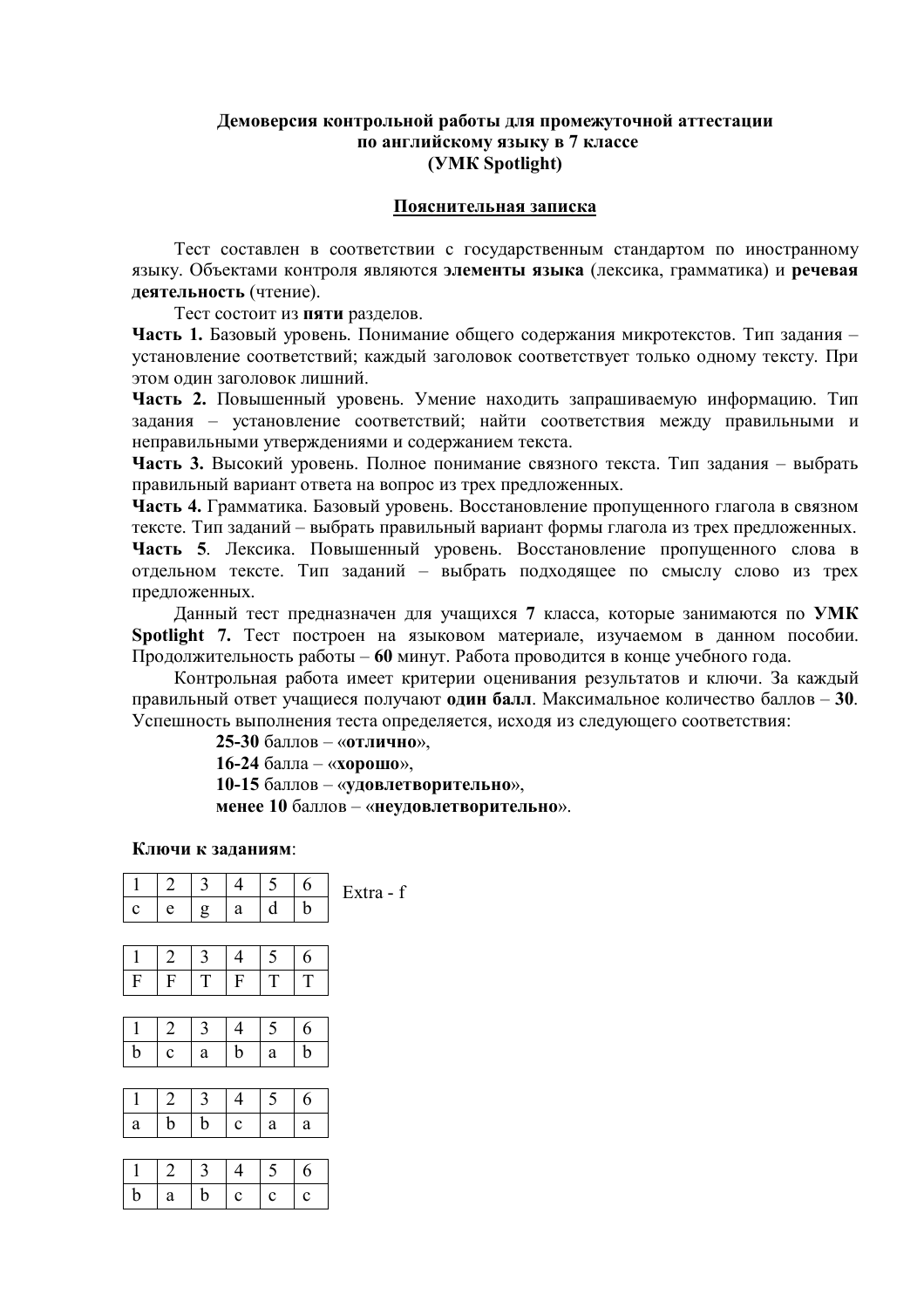## **Часть I.**

## **Прочитай микротексты и название для каждого текста и подбери соответствия для каждого текста. Занеси свои ответы в таблицу. Используй каждую букву один раз. Одно название лишнее.**

- 1. You really feel as if you're there in Middle Earth, with all characters. There are brilliant special effects too. I can wait to see the other two Lord of the Rings films.
- 2. Vologda stands on the Vologda river. It was founded in 1147. From the  $15<sup>th</sup>$  to  $17<sup>th</sup>$ century it was a big trade centre. In the Vologda's old Kremlin you can see St. Sophia Cathedral, built from 1568 to 1570 by Ivan IV, and the  $18<sup>th</sup>$  century Bishop's Palace.
- 3. The first jeans were made in 1873 in California by Levi Strauss. Levi was a German who came to San Francisco during the Gold Rush. He was a successful businessman. The first Levi's label was made in 1886. It had a picture of jeans and two horses.
- 4. The brother and sister made a tour on a red double-decker bus. The children visited a lot of wonderful places. They loved London and enjoyed staying with the Barkers. They took a lot of pictures, bought some souvenirs for their family and friends.
- 5. Excuse me, how do I get to the underground station?
	- Oh, it's not far from here. You can take bus 15.
	- Thank you very much.
	- You are welcome.
- 6. Turkey, goose the roast beef of old England, nuts and oranges are on the festive dinner table. But a Christmas dinner in Britain without the traditional Christmas pudding would be strange, indeed.
- a. A Tour of England
- b. Favourite Dishes
- c. Fantastic Film
- d. Asking the Way
- e. Old Russian Town
- f. Holiday in England
- g. The Founder of Trousers

|  | 4 |  |
|--|---|--|
|  |   |  |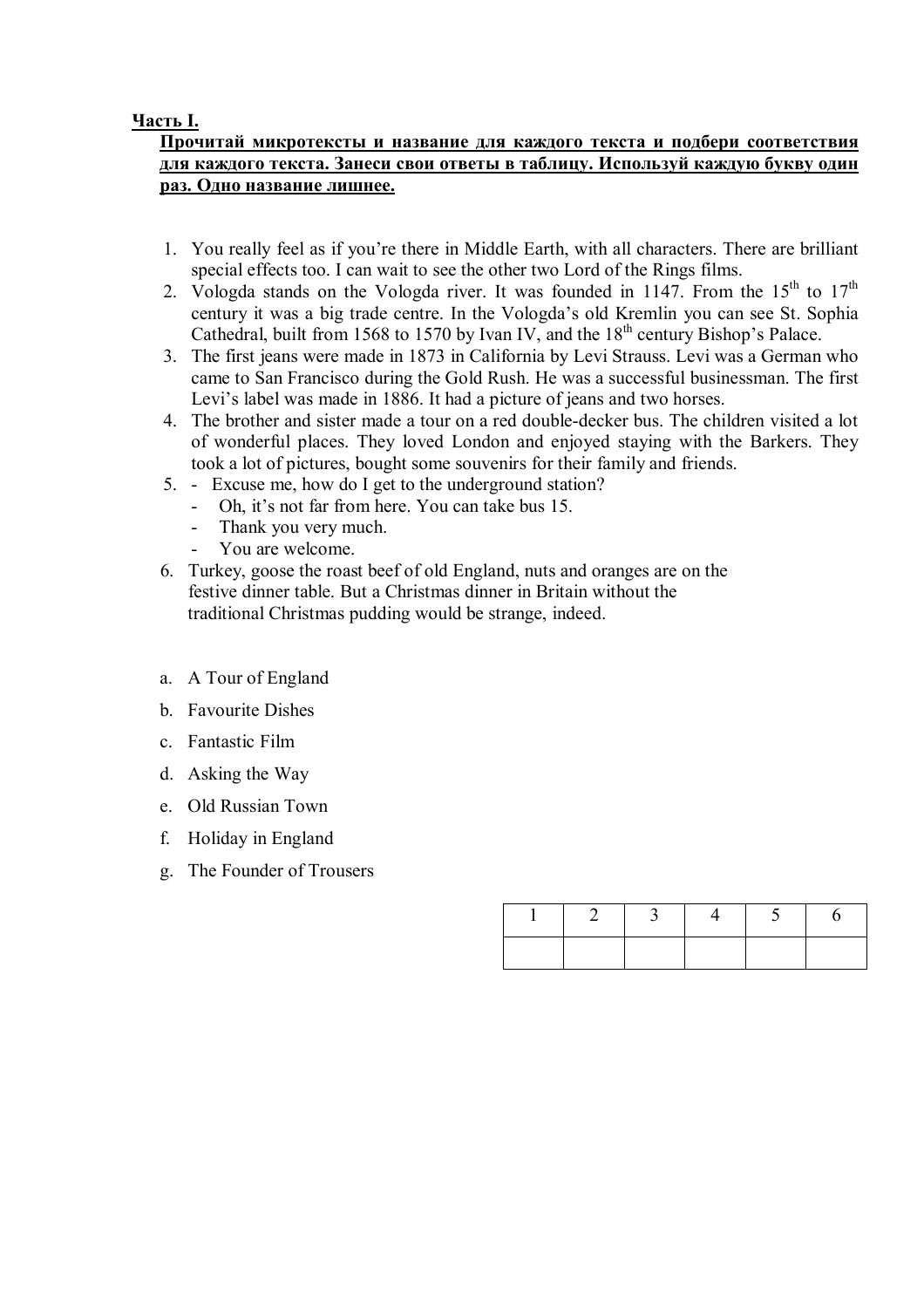### **Часть II.**

## **Прочитай текст, установи соответствие между текстом и утверждениями после текста. Занеси свои ответы в таблицу: правильные утверждения – Т (True), неправильные – F (False).**

We had a picnic with a football team from Castle Hill School. I was sitting at a picnic table when somebody called me: "Hi, Max." It was David Traynor. We used to go to the same school a year ago. He moved to another house and changed schools. We wee watching the other boys' football practice when he started talking. He said that he felt lonely because he could not make new friends at school. Then he told me about his new home, his interests… Funny, we hardly knew each other then, but there was something about him I trusted. Now we are the best friends.

- 1. It was a football match with a team from Castle Hill School.
- 2. This is David's story about how he met his best friend.
- 3. David and Max studied together a year ago.
- 4. David and Max talked before the match.
- 5. David had no friends at school.
- 6. Max can trust David with his secrets.

| $\mathbf{L}$ | $\angle$ | $\overline{3}$ |  |  |
|--------------|----------|----------------|--|--|
|              |          |                |  |  |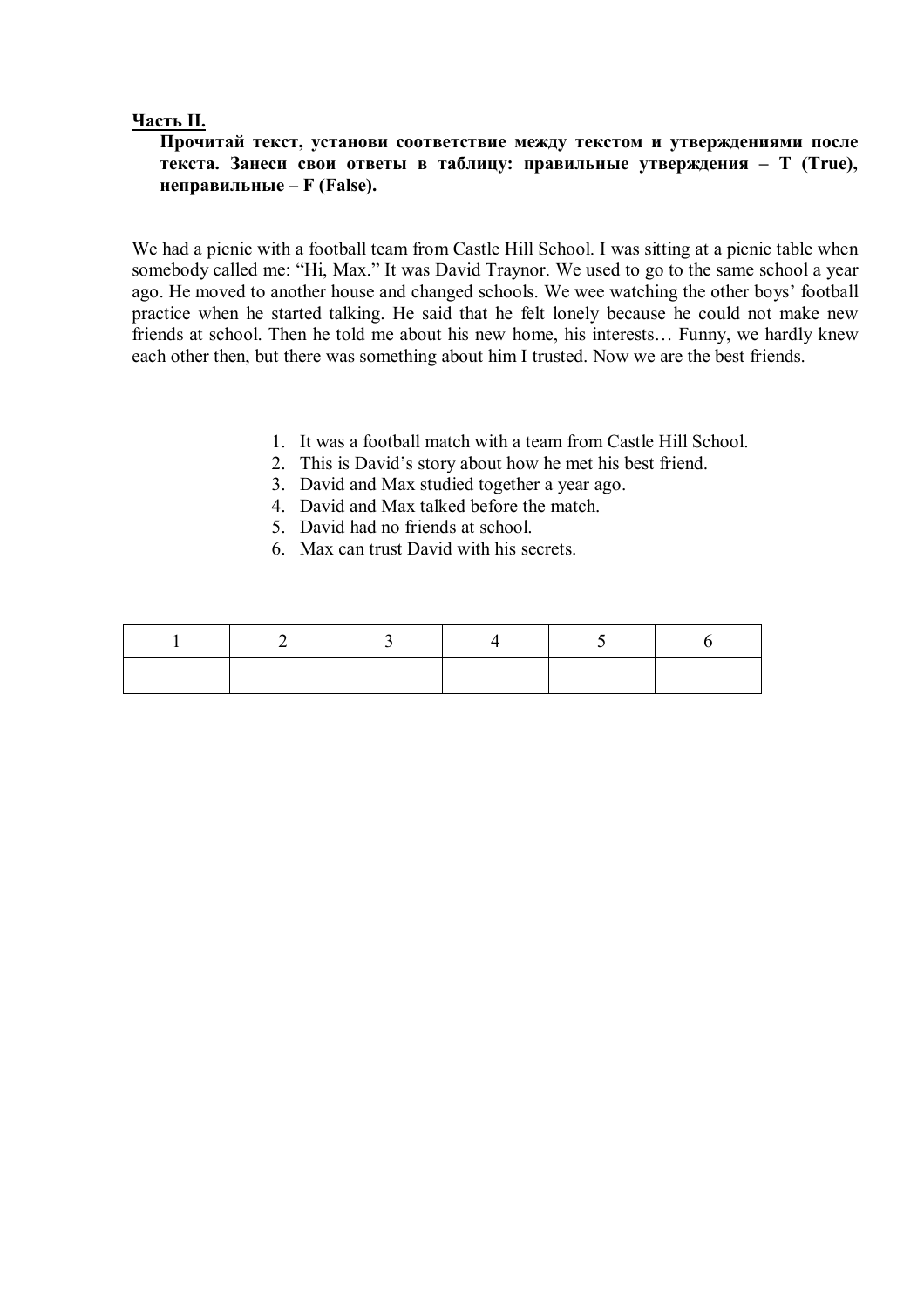#### **Часть III.**

### **Прочитай текст и ответь на вопросы, выбрав правильный вариант из предложенных. Ответы запиши в таблицу.**

May 2003

Dear Betty,

It's nice to hear you, your mum and brother are coming to visit Russia. You can stay with my family in our house.

It's nice here at any time of the year. But I think July is the best time to come. It is usually hot although there may be some rain. My home is near the Volga, so we can go swimming and sunbathing every day, and we can go walking and have a picnic in the woods near the town. I know you like sightseeing, so you'll be pleased to hear there are a lot of old beautiful churches and monasteries in Yaroslavl.

What's more, we can go on a boat trip up or down the Volga and admire the beauty of the river banks. There's a disco there! I know you like dancing. You can take pictures and buy lots of souvenirs.

If your brother and dad like fishing, they'll love fishing in the Volga. Fishing is my father's favourite activity.

Hope to hear from you soon. Best wishes, Nastya

- 1. How big is Betty's family?
	- a) They are 3.
	- b) They are 4.
	- c) They are 5.
- 2. Where can Betty and her family stay?
	- a) At a hotel.
	- b) At a camp.
	- c) In Nastya's house.
- 3. Where does Nastya live?
	- a) In a town.
	- b) In the country.
	- c) In a big city.
- 4. What is Nastya's favourite season?
	- a) June.
	- b) July.
	- c) May.
- 5. What interesting places are there in or near Nastya's town?
	- a) Old beautiful churches and monasteries.
	- b) Beautiful lakes.
	- c) Beautiful casles.
- 6. How can guests enjoy themselves?
	- a) Go hiking.
	- b) Sunbathe and swim.
	- c) Ride a horse.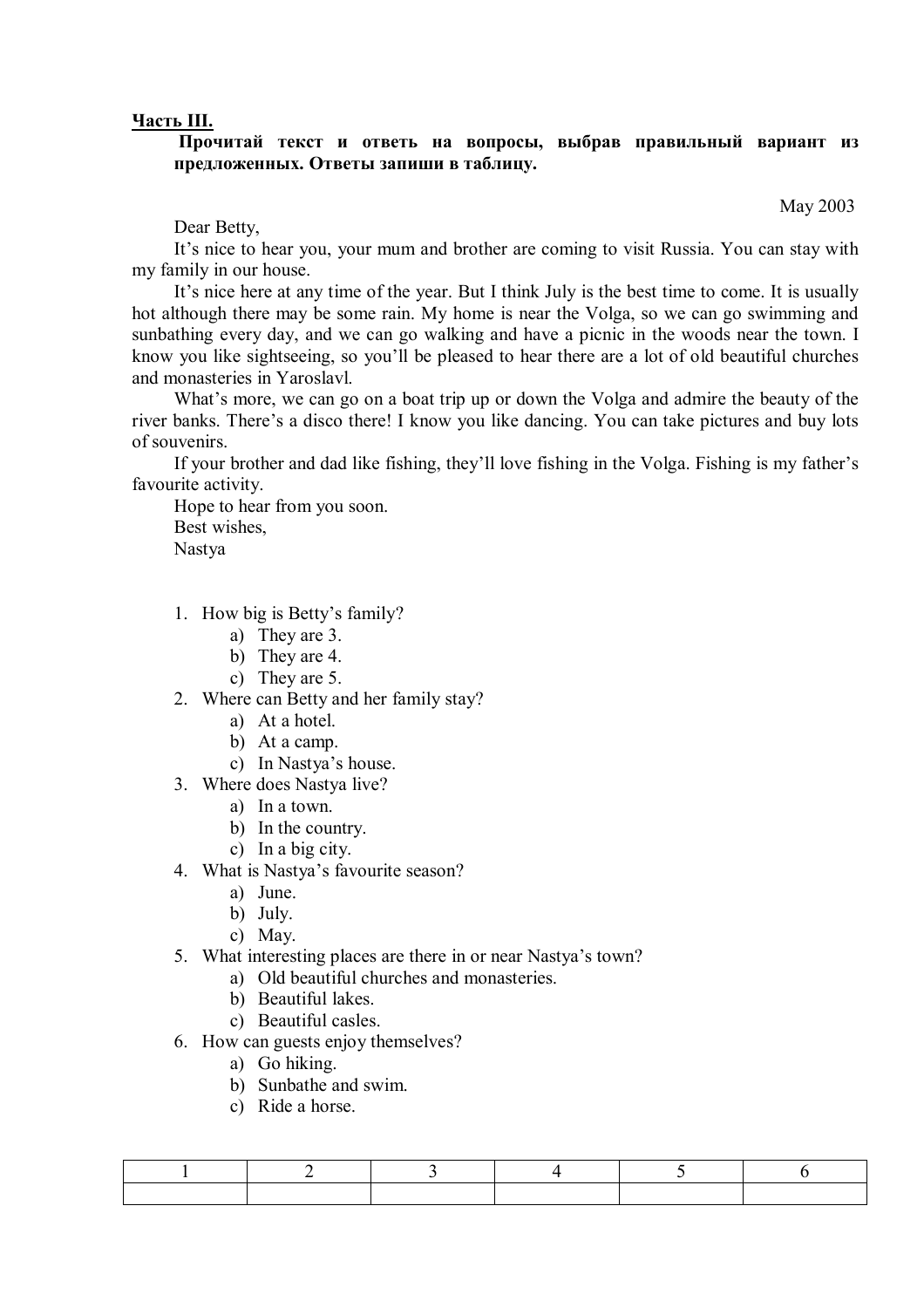### **Часть IV.**

## **Прочитай текст с пропусками, обозначенными номерами 1-6, и выбери правильный вариант формы глагола. Ответы запиши в таблицу.**

## Hi, Jeff!

Two days ago I (1) at my friend's birthday party. We (2)  $\qquad$  a lot of fun. When his mother came we (3) \_\_\_ . Tomorrow morning my family and I (4) \_\_\_ to the Alps. If the weather  $(5)$   $\frac{1}{\sqrt{10}}$  fine I  $(6)$   $\frac{1}{\sqrt{10}}$  downhill. I love skiing. And you?

Love, Dan.

| 1. a) was        | b) am           | c) were        |
|------------------|-----------------|----------------|
| 2. a) has        | b) had          | c) have        |
| 3. a) danced     | b) were dancing | c) was dancing |
| 4. a) were going | b) am going     | c) are going   |
| 5. a) is         | b) will be      | c) was         |
| 6. a) shall ski  | b) will ski     | c) ski         |

| $\angle$ | $\overline{3}$ | $\overline{z}$ | h |
|----------|----------------|----------------|---|
|          |                |                |   |